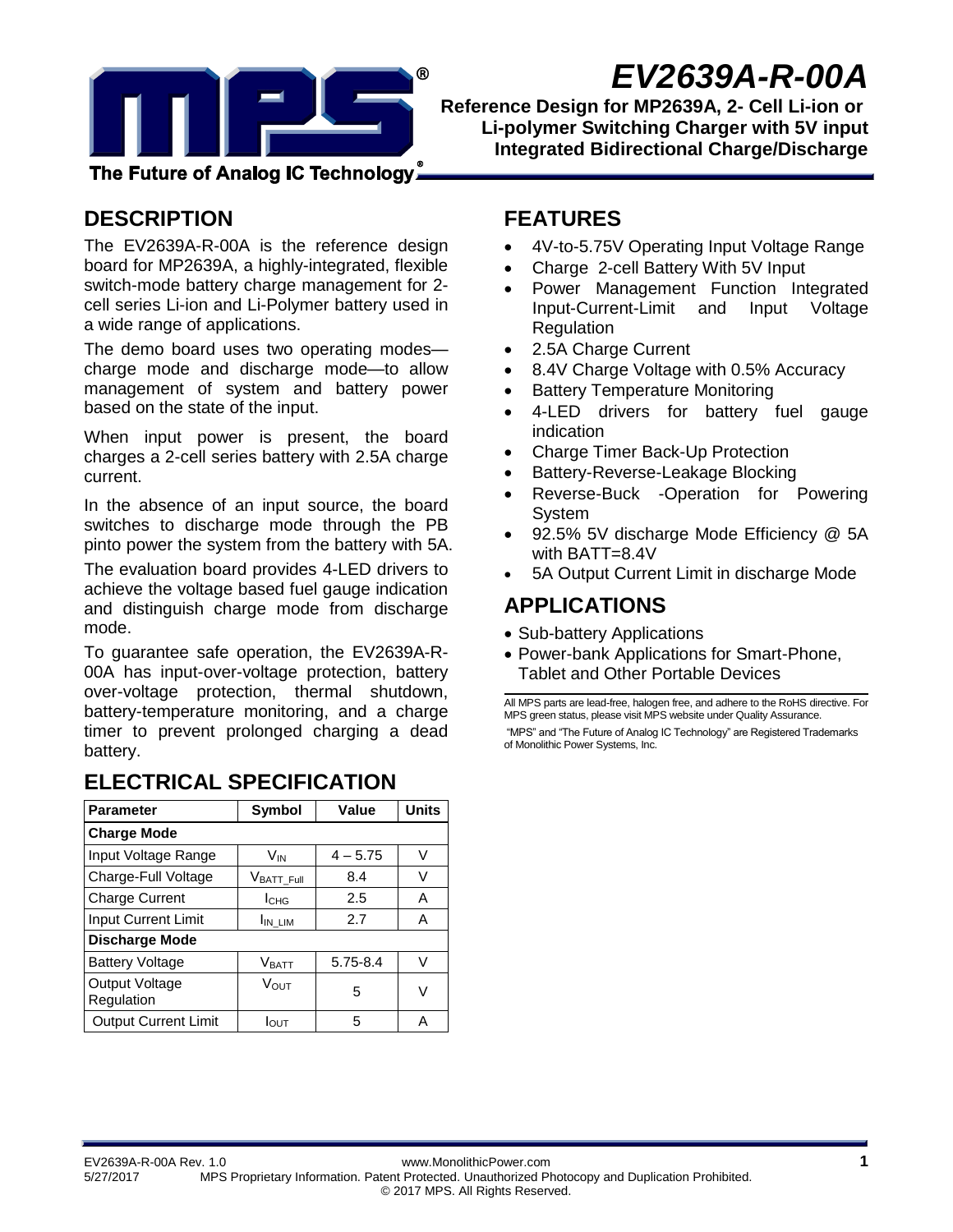

## **EV2639A-R-00A EVALUATION BOARD**



**(L x W x H) (63.5mm x 63.5mm x 0.16cm)**

| <b>Board Number</b> | <b>MPS IC Number</b> |
|---------------------|----------------------|
| EV2639A-R-00A       | MP2639AGR            |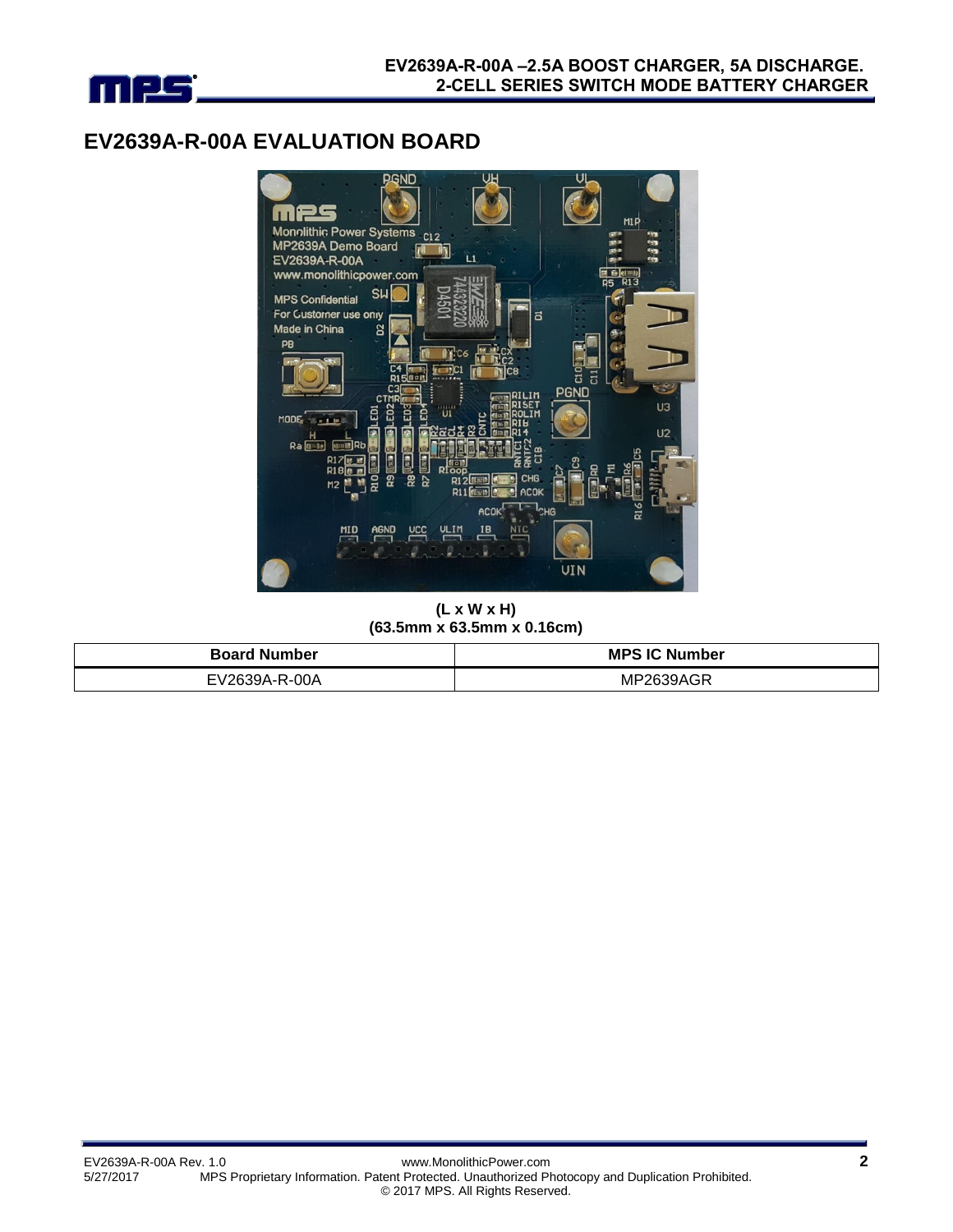

# **EVALUATION BOARD SCHEMATIC**



RILIM = 432K FOR 500MA ILIM, RILIM = 76.6K=432K//93.1K FOR 2.79A ILIM, RILIM=640K/3/ILIM ROLIM = 44.2K FOR 4.83A OLIM, ROLIM=640K/3/IOLIM RISET = 86.6K FOR 2.46A ICHG, RISET=640K/3/ICHG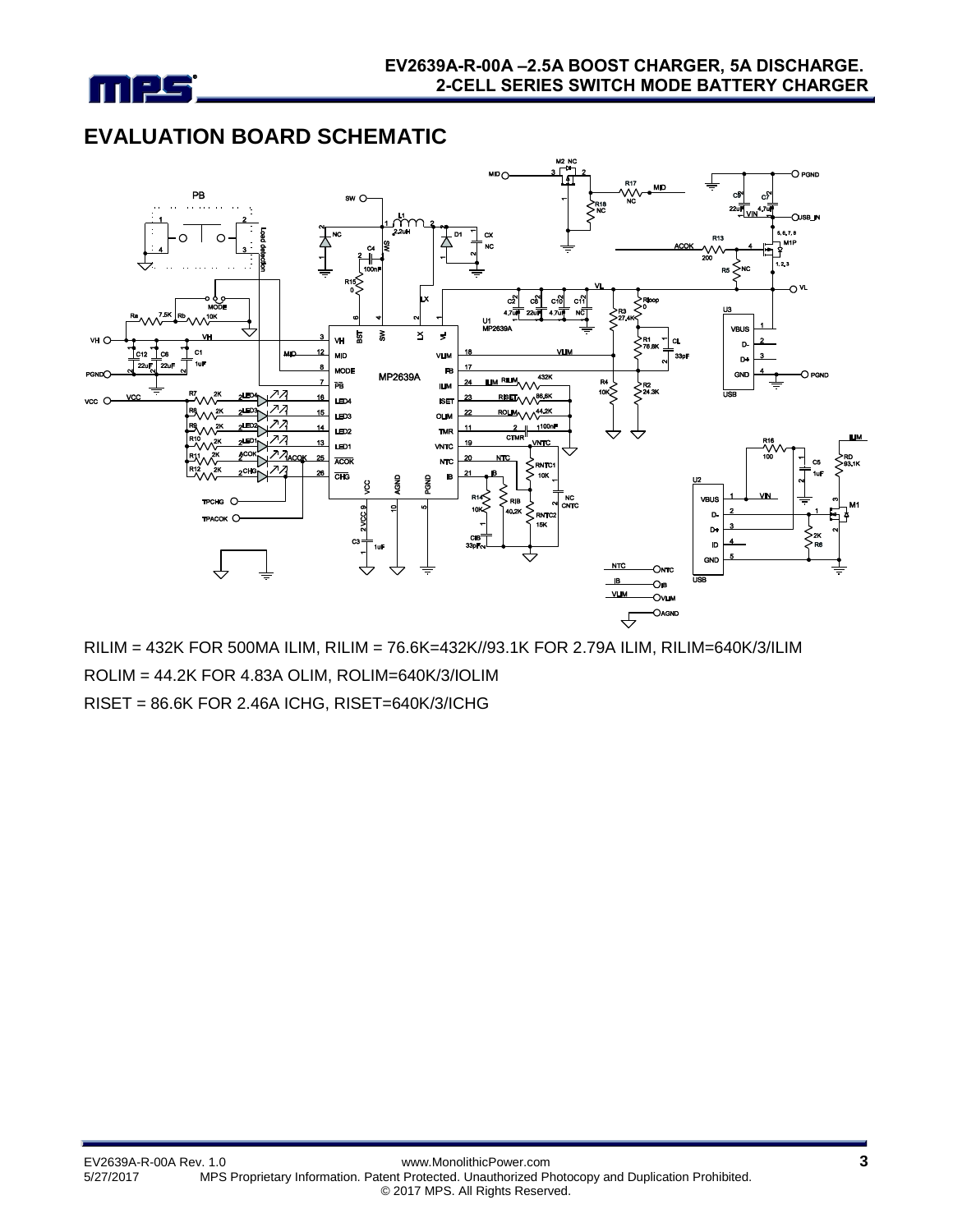

# **EV2639A-R-00A BILL OF MATERIALS**

| Qty            | Ref                                     | Value                           | <b>Description</b>                  | Package    | Manufacturer      | <b>Part Number</b> |
|----------------|-----------------------------------------|---------------------------------|-------------------------------------|------------|-------------------|--------------------|
| 5              | CHG, LED1,<br>LED2, LED3,<br>LED4       | BL-HUF35A-<br><b>TRB</b>        | LED; green;                         | 0805       | <b>BRIGHT LED</b> | BL-HUF35A-TRB      |
| 1              | <b>ACOK</b>                             | BL-HGB35A-<br><b>TRB</b>        | LED; red;                           | 0805       | <b>BRIGHT LED</b> | BL-HGB35A-TRB      |
| 4              | C1, C3,<br>C5, CX                       | $1\mu F$                        | Ceramic Capacitor;<br>25V;X7R;0603; | 0603       | Murata            | GRM188R71E105KA12D |
| 3              | C2, C7, C10                             | $4.7 \mu F$                     | Ceramic Capacitor;<br>25V;X5R;0805; | 0805       | Murata            | GRM21BR61E475KA12L |
| $\overline{2}$ | C4, CTMR                                | 100nF                           | Ceramic Capacitor;<br>50V;X7R;0603; | 0603       | Murata            | GRM188R71H104KA93D |
| $\overline{4}$ | C6, C8,<br>C9, C12                      | $22\mu F$                       | Capacitor;25V;X5R                   | 1206       | Murata            | GRM31CR61E226KE15L |
| 1              | C <sub>11</sub>                         | <b>NC</b>                       | Capacitor;25V;X5R                   | 1206       | Murata            | GRM31CR61E226KE15L |
| $\overline{2}$ | CIB, CL                                 | 33pF                            | Ceramic Capacitor;<br>50V;C0G;0603  | 0603       | <b>TDK</b>        | C1608C0G1H330J     |
| 1              | <b>CNTC</b>                             | <b>NC</b>                       | Ceramic Capacitor;<br>25V;X7R;0603; | 0603       | Murata            | GRM188R71E105KA12D |
| 1              | D <sub>1</sub>                          | <b>B330A</b>                    | Schottky Diode;<br>30V;3A;          | <b>SMA</b> | <b>Diodes</b>     | <b>B330A</b>       |
| 1              | D <sub>2</sub>                          | <b>NC</b>                       | Schottky Diode;<br>30V;3A;          | <b>SMA</b> | <b>Diodes</b>     | <b>B330A</b>       |
| 1              | L1                                      | $2.2\mu H$                      | Inductor; 2.2µH; 9A                 | <b>SMD</b> | Wurth             | 744323220          |
| 1              | M <sub>1</sub>                          | 2N7002-F                        | N-Channel Mosfet;<br>60V;7500;115m  | SOT-23     |                   | 2N7002-F           |
| 1              | M <sub>1</sub> P                        |                                 | P Channel MOSFET                    | $SO-8$     |                   | AM4825-P           |
| 1              | PB                                      | <b>Push Switching</b><br>button | Button; SM 4x10mm;<br>1.5mm Height  |            |                   |                    |
| 1              | R <sub>1</sub>                          | 76.8k                           | Film Resistor;1%                    | 0603       | Yageo             | RC0603FR-0776K8L   |
| 1              | R <sub>2</sub>                          | 24.3k                           | Film Resistor;1%                    | 0603       | Yageo             | RC0603FR-0724K3L   |
| 1              | R <sub>3</sub>                          | 27.4k                           | Film Resistor;1%                    | 0603       | Yageo             | RC0603FR-0727K4L   |
| $\overline{2}$ | R4, RNTC1                               | 10k                             | Film Resistor; 1%;                  | 0603       | Yageo             | RC0603FR-0710KL    |
| $\overline{2}$ | R14, Rb                                 | 10k                             | Film Resistor;5%;                   | 0603       | Yageo             | RC0603JR-0710KL    |
| 8              | R5, R6, R7,<br>R8, R9, R10,<br>R11, R12 | 2k                              | Film Resistor;5%;                   | 0603       | Yageo             | RC0603JR-072KL     |
| 1              | R <sub>13</sub>                         | 200                             | Film Resistor;5%;                   | 0603       | Yageo             | RC0603JR-07200RL   |
| $\overline{c}$ | R <sub>15</sub> , Rloop                 | 0                               | Film Resistor;5%;                   | 0603       | Yageo             | RC0603JR-070RL     |
| $\mathbf{1}$   | R <sub>16</sub>                         | 100                             | Film Resistor;5%;                   | 0603       | Yageo             | RC0603JR-07100RL   |
| 1              | Ra                                      | 7.5k                            | Film Resistor;5%;                   | 0603       | Yageo             | RC0603JR-077K5L    |
| 1              | <b>RD</b>                               | 93.1k                           | Film Resistor;1%                    | 0603       | Yageo             | RC0603FR-0793K1L   |
| 1              | <b>RIB</b>                              | 40.2k                           | Film Resistor; 1%;                  | 0603       | Yageo             | RC0603FR-0740K2L   |
| 1              | <b>RILIM</b>                            | 432k                            | Film Resistor;1%                    | 0603       | Yageo             | RC0603FR-07432KL   |
| 1              | <b>RISET</b>                            | 86.6k                           | Film Resistor;1%                    | 0603       | Yageo             | RC0603FR-0786K6L   |
| 1              | RNTC <sub>2</sub>                       | 15k                             | Film Resistor; 1%;                  | 0603       | Yageo             | RC0603FR-0715KL    |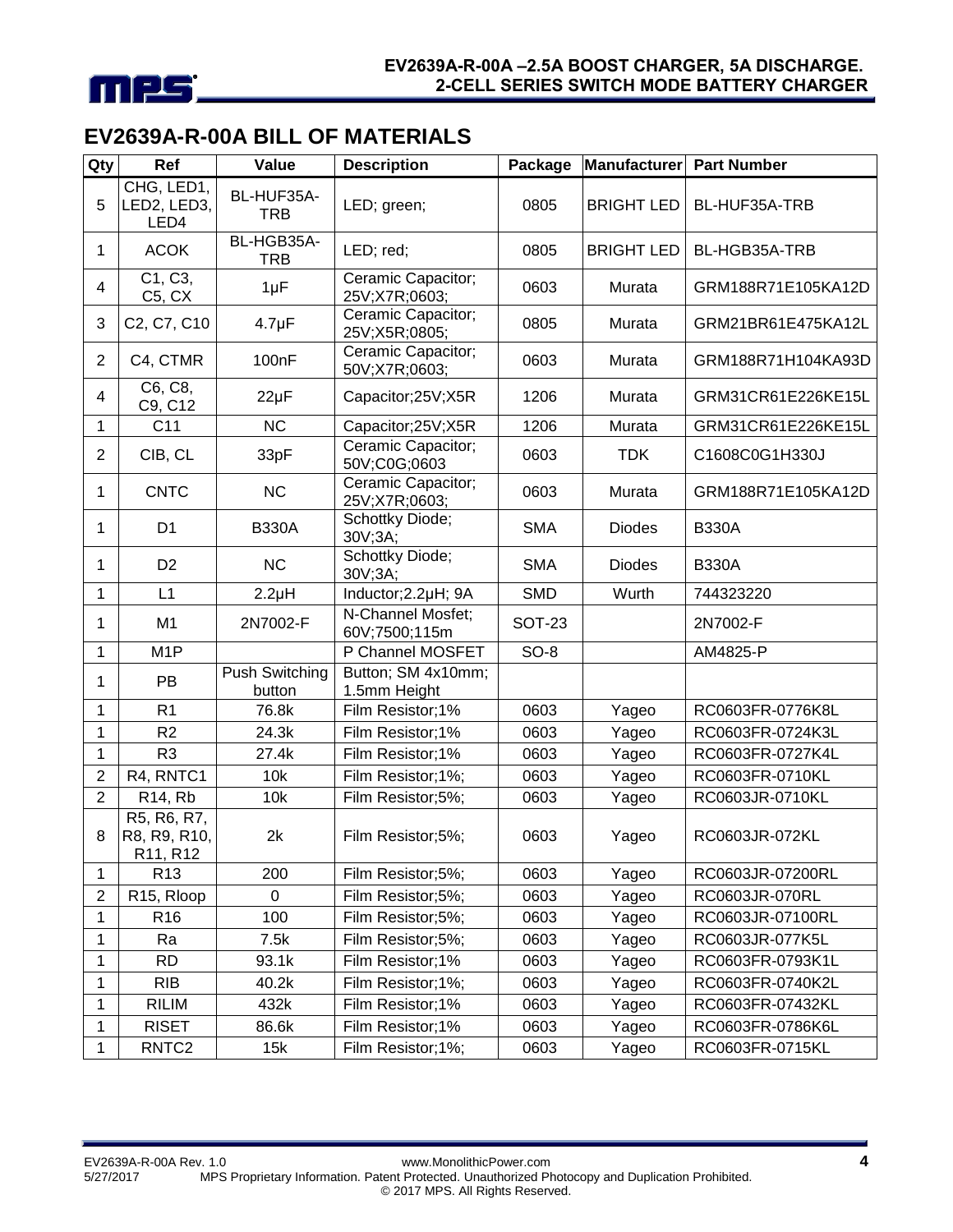

# **EV2639A-R-00A BILL OF MATERIALS** *(continued)*

| Qty | <b>Ref</b>   | Value        | <b>Description</b> | Package     | Manufacturer   Part Number |                  |
|-----|--------------|--------------|--------------------|-------------|----------------------------|------------------|
|     | <b>ROLIM</b> | 44.2k        | Film Resistor;1%;  | 0603        | Yaqeo                      | RC0603FR-0744K2L |
|     | U1           |              | MP2639AGR          | $OFN4x4-26$ | <b>MPS</b>                 | MP2639AGR        |
|     | U2           | 629105136821 | micro-USB          |             | Wurth                      | 629105136821     |
|     | U3           | USB'         |                    |             |                            |                  |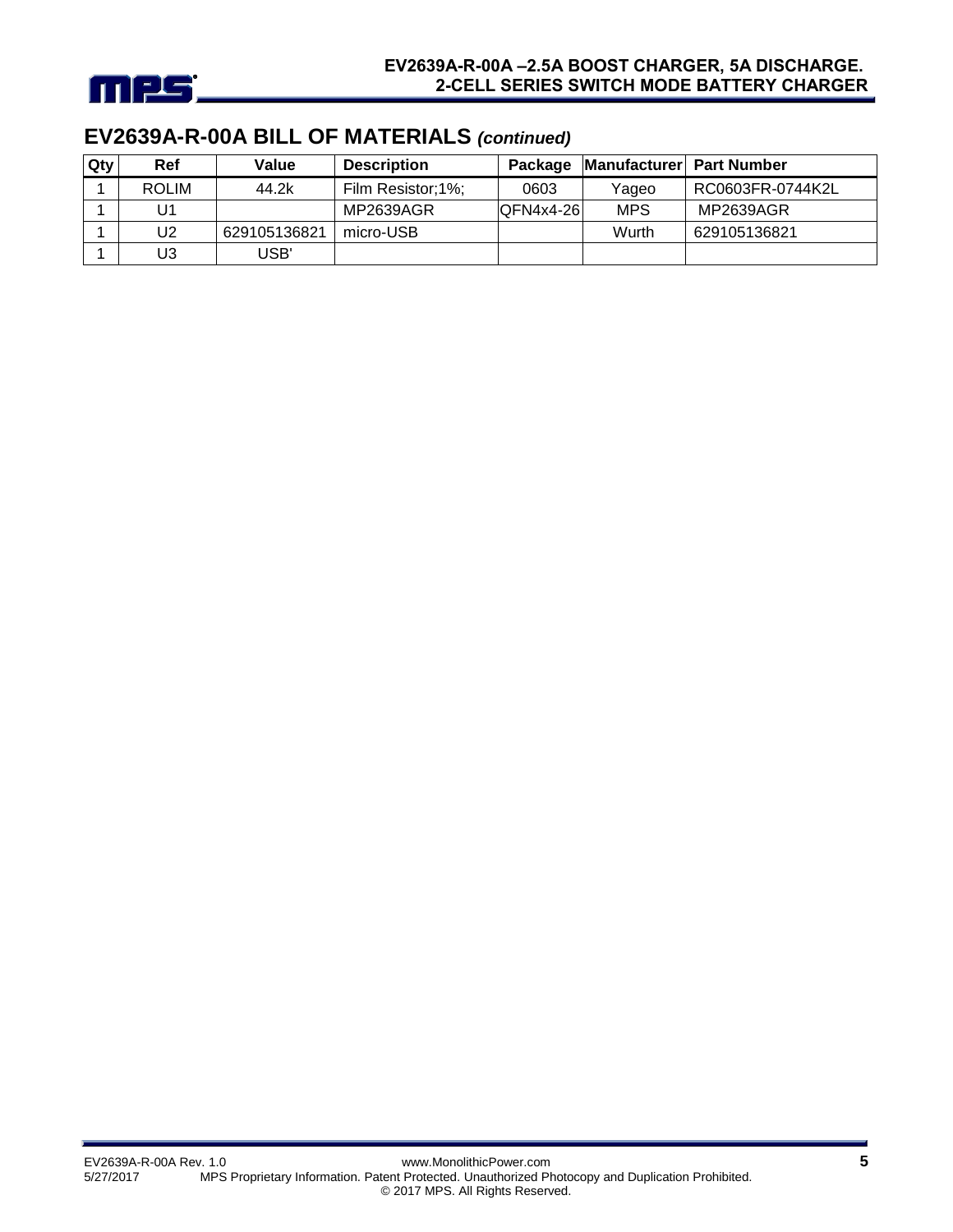

### **PRINTED CIRCUIT BOARD LAYOUT**



**Figure 1: Top Layer**



**Figure 2: Bottom Layer**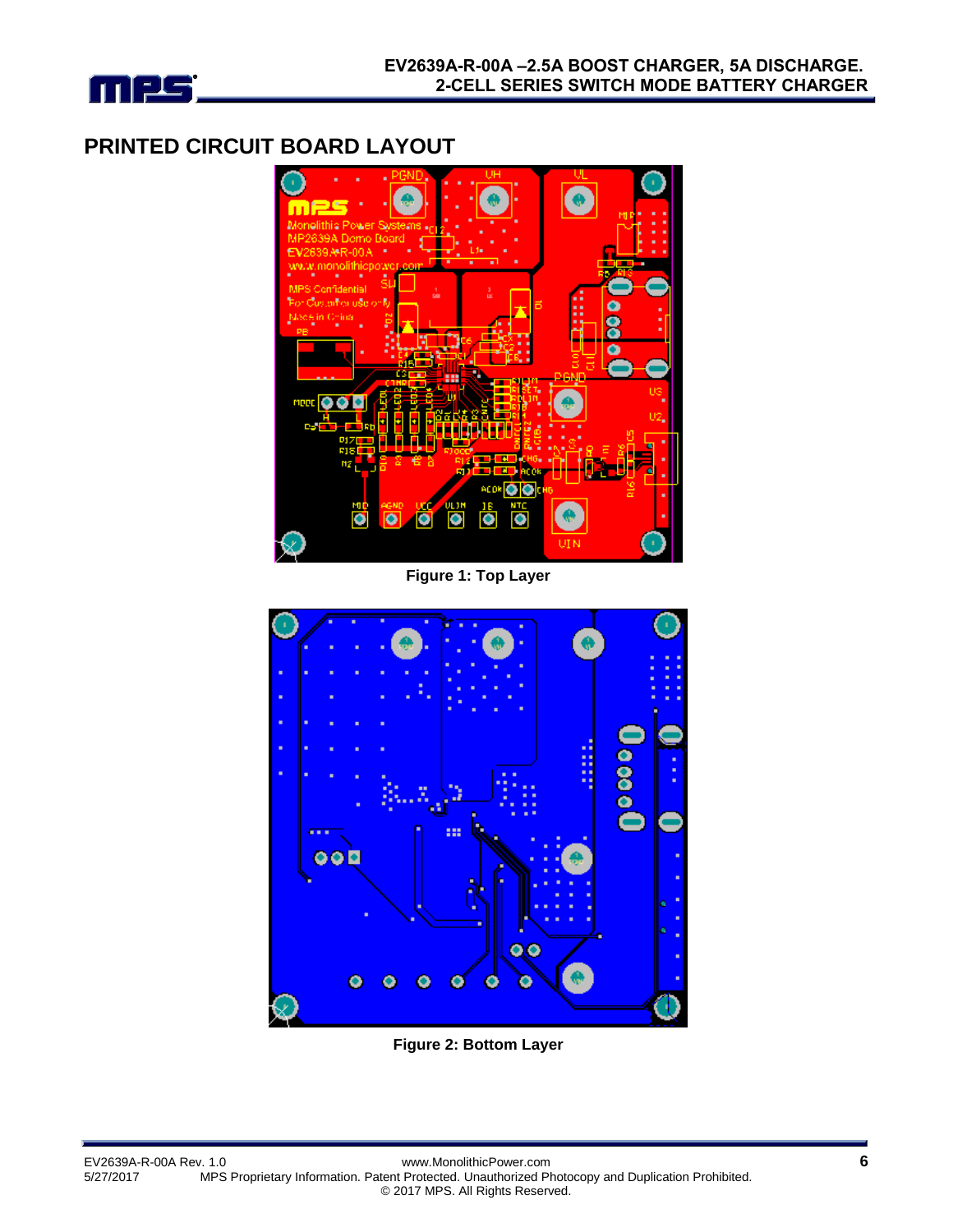

### **QUICK START GUIDE**

This demo board is reference design for MP2639A, flexible switch-mode battery charging management device for 2-cell series Li-ion and Li-Polymer battery pack used in a wide range of portable applications through the boost converter from VL to VH. This part could also works in discharging mode which could discharge the 2 cell battery to the load, from VH to VL.

The board's layout accommodates most commonly-used capacitors. The default function of this board is preset at charge mode, and the charge full voltage is preset to 8.4V for a 2-cell series Li-Ion battery.

#### **Charge Mode Setting**

#### **1. Input Current Limit**

An input current limit can be set slightly below the input source's maximum current rating. When the input current hits this limit, the charge current could decrease to keep the input current constant at the limit value to initially power the system.  $R_{\text{LIM}}$ —the resistor connected to the ILIM pin—programs this limit. To set the input current limit at 2.7A, use an  $R_{ILM}$  of 79kΩ.

$$
I_{\text{INLMT}} = \frac{640k}{3 \times R_{\text{ILM}}} \tag{1}
$$

#### **2. Charge Current**

The charge current can be programmed via  $R_{\text{ISFT}}$ . Determine the charge current using the following formula:

$$
I_{CHG} = \frac{640k}{3 \times R_{ISET}}\tag{2}
$$

For 2.5A charge current, the given RISET is 85.3kΩ.

#### **3. Input Voltage Limit**

The input voltage clamp threshold can programmable by the VLIM pin. The internal reference of the input voltage loop is 1.2V, so the input voltage clamp limit would be,

$$
V_{INLMT} = 1.2 \times \frac{R_3 + R_4}{R_4}
$$
 (3)

Here, R3=27.4k $\Omega$ , R4=10k $\Omega$ , the input voltage clamp value is 4.49V.

#### **Discharge Mode Setting**

#### **1. System-Output-Current Limit**

Set the system-output-current limit in buck mode for the EV2639A to operate like a standard adapter. Set the output current limit as per the following equation:

$$
I_{\text{OLIM}} = \frac{640k}{3 \times R_{\text{OLIM}}}
$$
\n(4)

For 5A output current limit, the given  $R_{OLIM}$  is 42.6kΩ.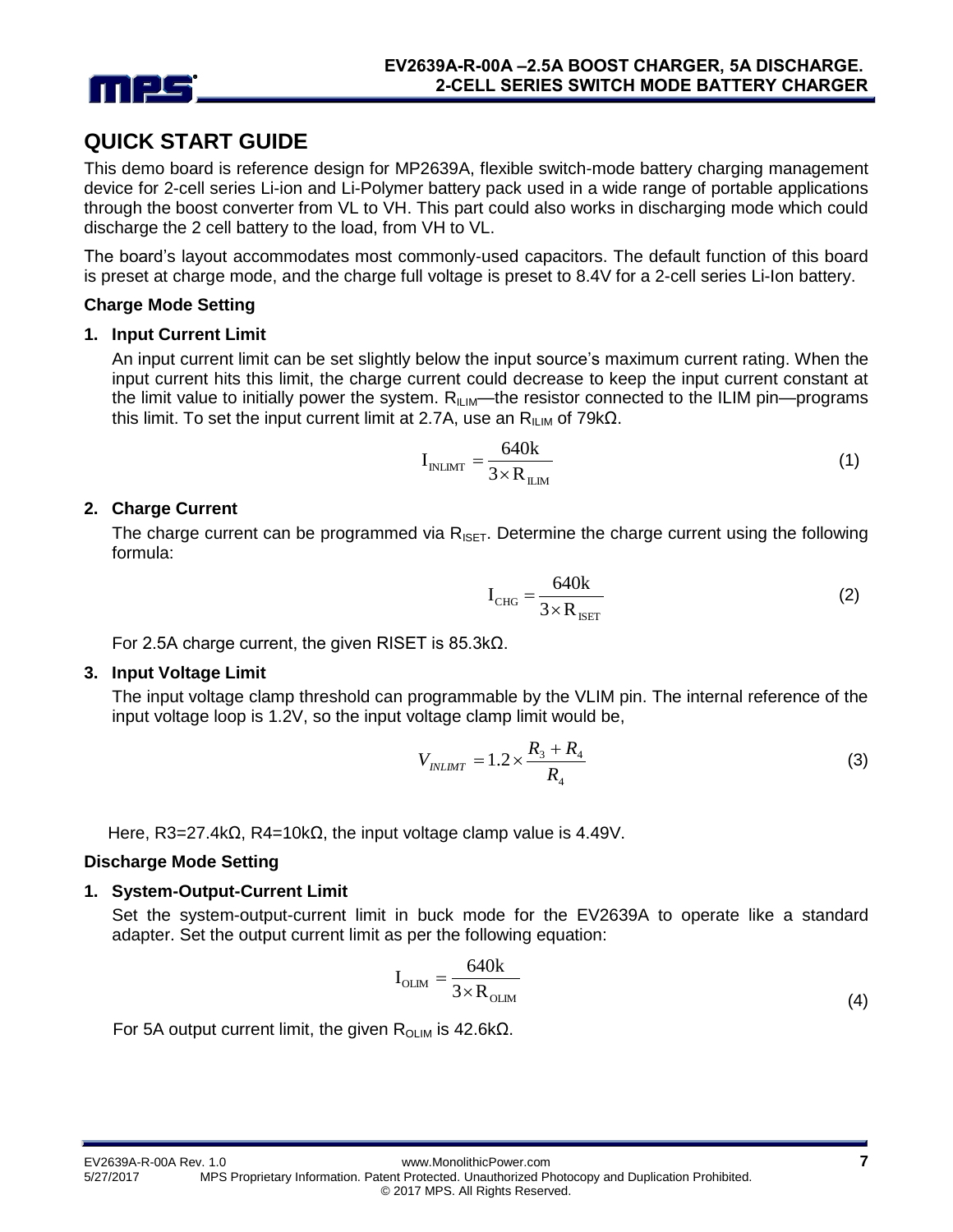

### **EQUIPMENT REQUIREMENT**

Evaluation requires the following equipments:

- 1. For the charge input, USB cable with an adaptor or any USB port with load capability can be directly used for the reference design board. In case some operation state can't be tested, external wire can be added to connect a power source with 6V/3A capability.
- 2. Battery simulator or 2-cell battery pack. The battery simulator's output rating should exceed 9V/7.0A. When using a real battery pack, please observe all precautions on the battery manufacturer's data sheet first and ensure the charger's setting doesn't exceed the battery's absolute maximum specifications.
- 3. E-load or real smart phone. The E-load capability should exceed 5V/5A.
- 4. An oscilloscope. A single voltage probe and a single current probe.
- 5. Multi-meter.

#### **Charge Function**

- 1 Attach the positive(VH) and negative ends(PGND) of the board to the "+" and "-" terminals of the battery or battery simulator, respectively. If it's a battery simulator, please preset the voltage to 7.6V (typical value for 2-cell) first.
- 2 Connect Mode pin to L for Charge mode selection.
- 3 Present the DC source or the USB cable with 5V output.



#### **Figure 3: Setup for Charge Mode from DC source**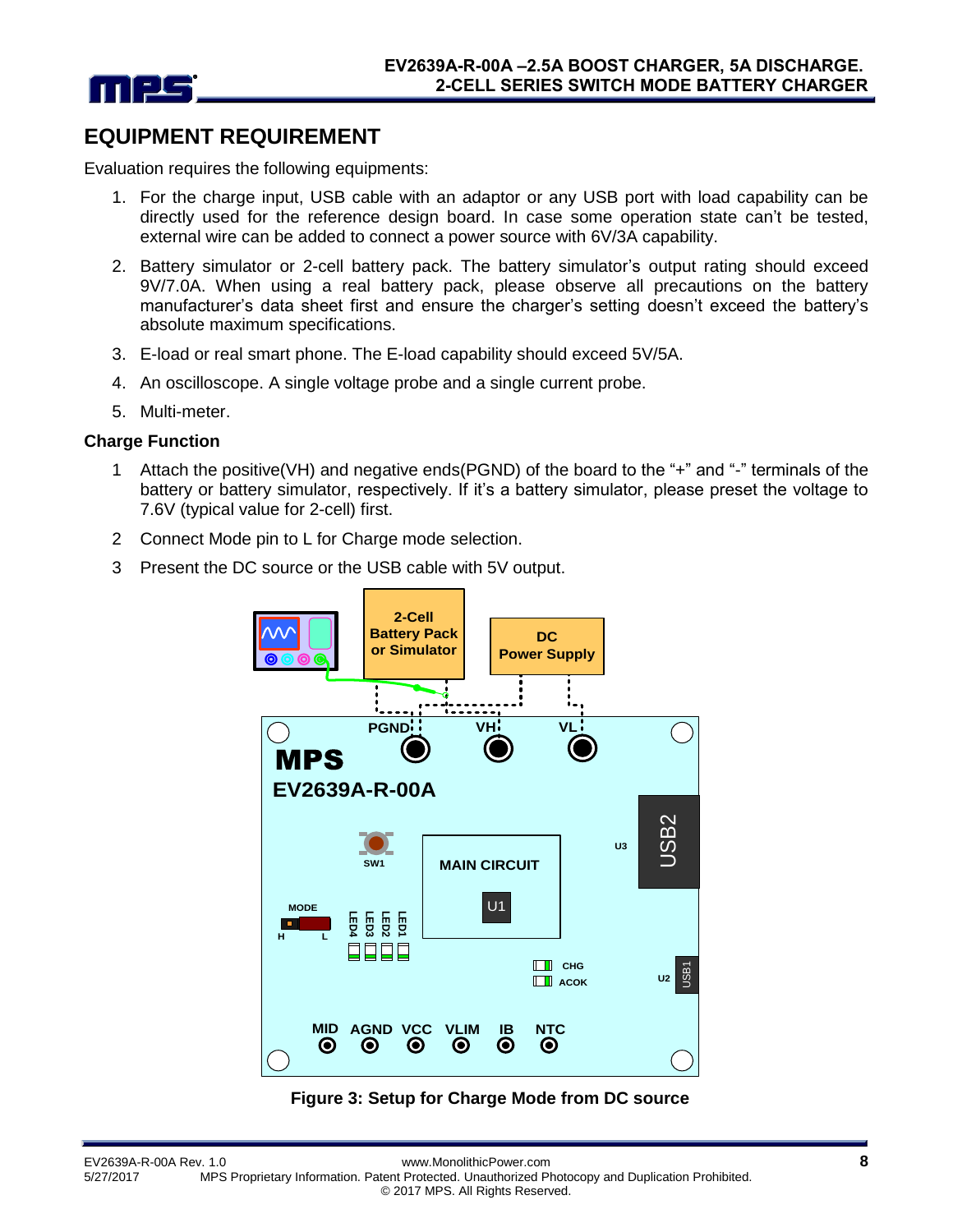



**Figure 4: Setup for Charge Mode from USB cable**

- 4 Turn on DC source or connect the adaptor or USB port to the demo board, the charge starts. Use the oscilloscope to verify that the charge current is being delivered to the battery, the charge current could be a different value under following conditions:
	- a. The charge current could be limited by input current limit.

The IC features the input source detection to decide the input current limit according to the input source (USB or adaptor). The IC sets the input current limit through the ILIM pin. When the input current hits this limit and battery voltage continue to increase, the charge current could decrease to keep the input current constant at the limit value.

b. The charge current could be limited by the input voltage regulation.

If the input power supply has lower current capability (such as USB port with 500mA only) than the setting input current limit or the voltage drop on USB cable is too big, the input voltage may approach the input voltage regulation threshold (4.49V) preset by R3 and R4. Once the input voltage approaches the input voltage regulation threshold, charge current is reduced to allow priority of system power and maintain the input voltage avoid dropping further.